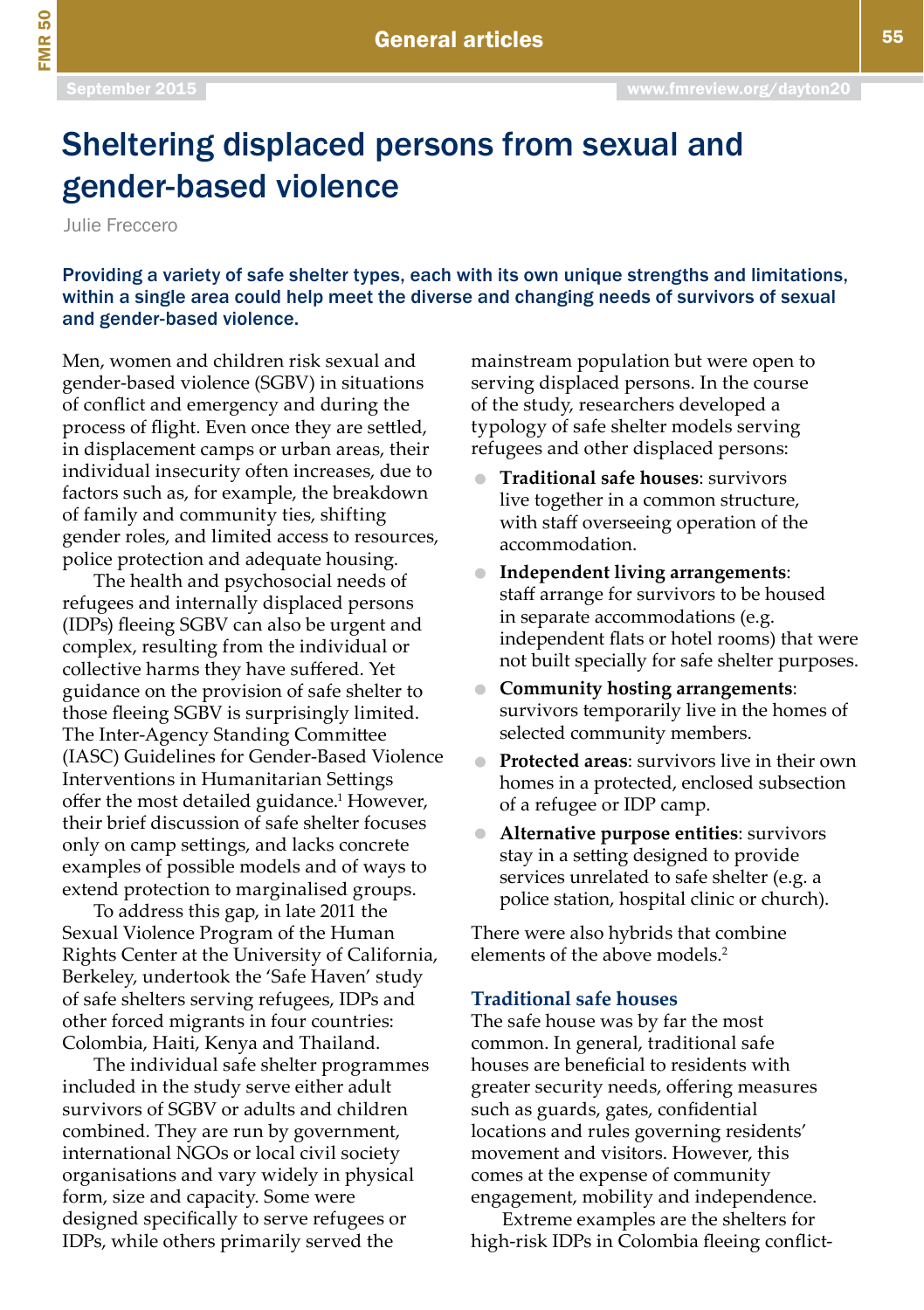



related violence. Residents of these shelters reported feeling locked in or imprisoned due to the rigid security protocols, police patrols and armed escorts accompanying survivors to outside services. Exceptions are the traditional safe houses run by grassroots women's and migrants' rights organisations in Thailand, which are often attached to a community centre offering resources, information and social activities. This variation of traditional safe house seems to strike an effective balance between security and resident empowerment.

Traditional safe houses also bring strangers to live in close proximity, which can result in conflicts related to cleanliness, shared resources, unequal power dynamics or pre-existing animosity towards members of other cultural and ethnic groups.

# **Independent living arrangements**

These arrangements are useful in allowing more freedom and independence than other models. They also seem to provide more confidential or comfortable options for members of some marginalised groups who have specific needs or do not feel comfortable being housed with the general population. In Kenya, one programme houses LGBT<sup>3</sup> refugees with protection concerns in lowprofile private apartments around Nairobi, where they can live inconspicuously in the general community. However, they were safe only as long as they did not outwardly

identify as LGBT. Informants in Thailand noted that, given the gender norm that "men can protect themselves" and the stigma attached to men using safe shelters, an independent living arrangement model may be more accessible to and culturally appropriate for men and teenage boys.

The main limitation of independent living arrangements was the lack of any real security provision at housing sites. Scattered housing can also be isolating and unable to provide the social support that many find essential to recovery.

## **Community host arrangements**

The community host system, in which survivors stay in the homes of volunteers, is an emerging protection strategy. These programmes offer survivors the comfort of a home setting and the ability to stay within their own communities, which can help them to maintain supportive relationships with friends and family and ease the reintegration process. It also fosters a network of survivor advocates within the community.

In Dadaab refugee camp in Kenya, two community host systems run by international NGOs temporarily place survivors in the homes of community leaders and volunteers. In a camp setting, this model allows for a community-based option that neither cuts people off from their normal support networks nor raises their expectations of long-term stays or resettlement.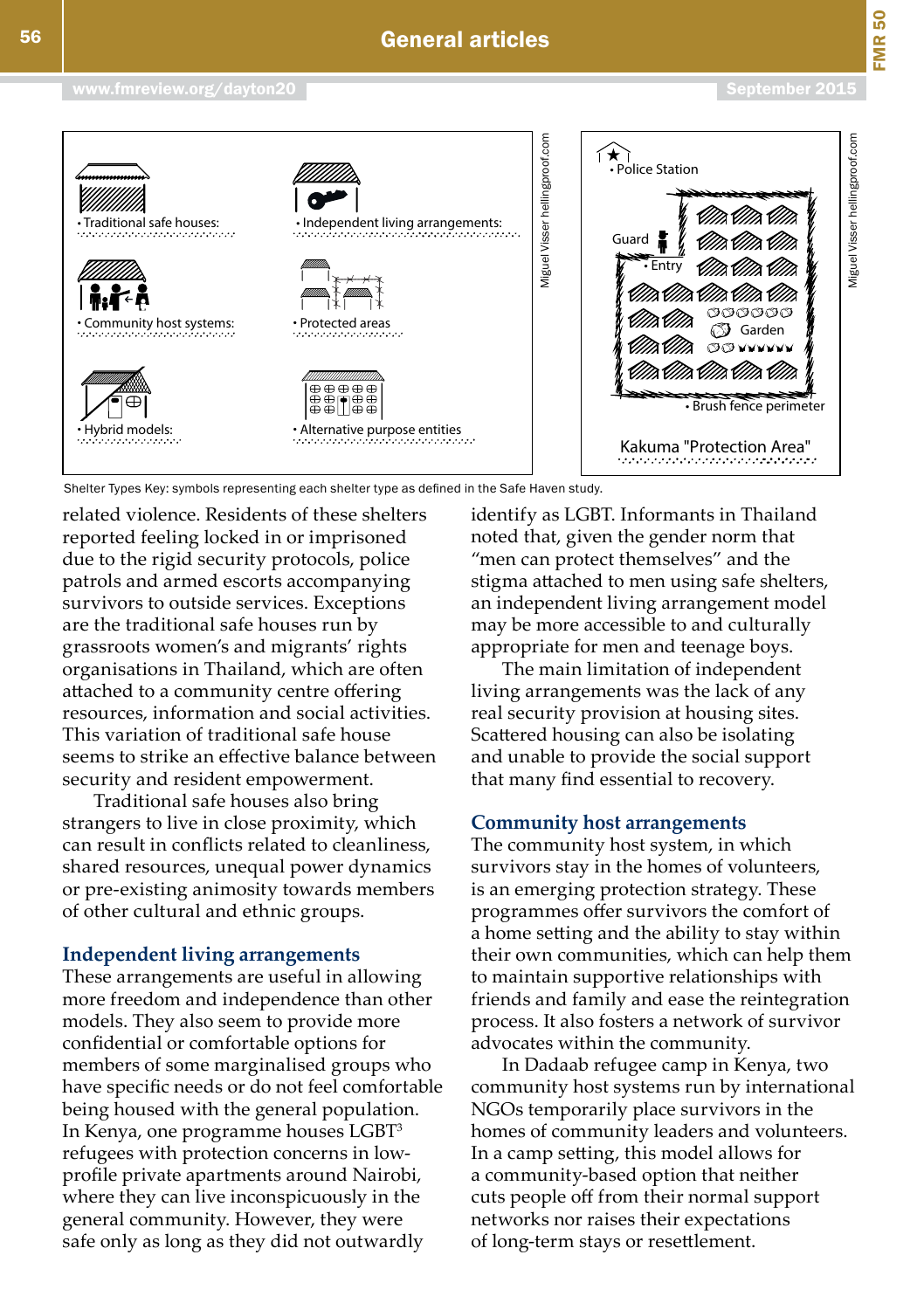# General articles

FMR 50

Community host systems are less resourceintensive and they also provide an option for those who may not want to take the extreme step of leaving the community, even temporarily. However, such systems may not be suitable for survivors with high security risks, particularly in a closed camp setting where it is not possible to move to another area secretly. Host families in Colombia expressed concerns about their own safety when housing



people in volatile situations with minimal security, and some noted that it had a negative impact on their own family dynamics. In Kenya, survivors and volunteer hosts were occasionally attacked, and in other instances potential hosts simply refused to accept survivors because they feared for their own safety. These programmes also depend on a community's awareness of women's rights and approval of survivors seeking protection.

# **Protected areas**

Protected areas are closed-off sections of a refugee camp with enhanced security, where at-risk individuals can live with their families in their own homes among other families in need of protection. In Kakuma refugee camp in Kenya, for example, the protected area is enclosed by a wire-mesh fence covered in thorny branches that shield residents from view. Two security guards work at the gate and a nearby police station enhances security.

However, this model posed challenges similar to those associated with traditional safe houses, including a focus on security at the expense of connection to the community and tensions resulting from strangers of diverse backgrounds living together in a congested space.

### **Alternative purpose entities**

Alternative purpose entities can provide important protection options on a short-

term, emergency basis, such as beds in health clinics in Kenya and Thailand, and housing at boarding schools in refugee camps in Kenya and Thailand. In Kenya, a community-run detention centre for offenders – known as The Sudanese Cell – doubles up as a safe space for survivors.

The primary limitation of alternative purpose entities is that they are simply not oriented to address the complex needs of survivors. In certain cases, they could provide temporary security but could not address medical or psychosocial needs. In other cases, the reverse was true. Findings suggest that these models should be used only as a short-term, last resort for sheltering survivors in emergency situations.

#### **A diversity of options**

This typology of safe shelter models can be useful in building an evidence base for more effective shelter protection and it can serve as a framework for analysing trends and understanding the strengths and limitations of different programme types. The study identified a number of critical factors for the success of safe shelter programmes, regardless of type. These include:

- how the community perceives the shelter
- the provision of adequate security and psychosocial support for both residents and staff

[www.fmreview.org/dayton20](http://www.fmreview.org/dayton20)